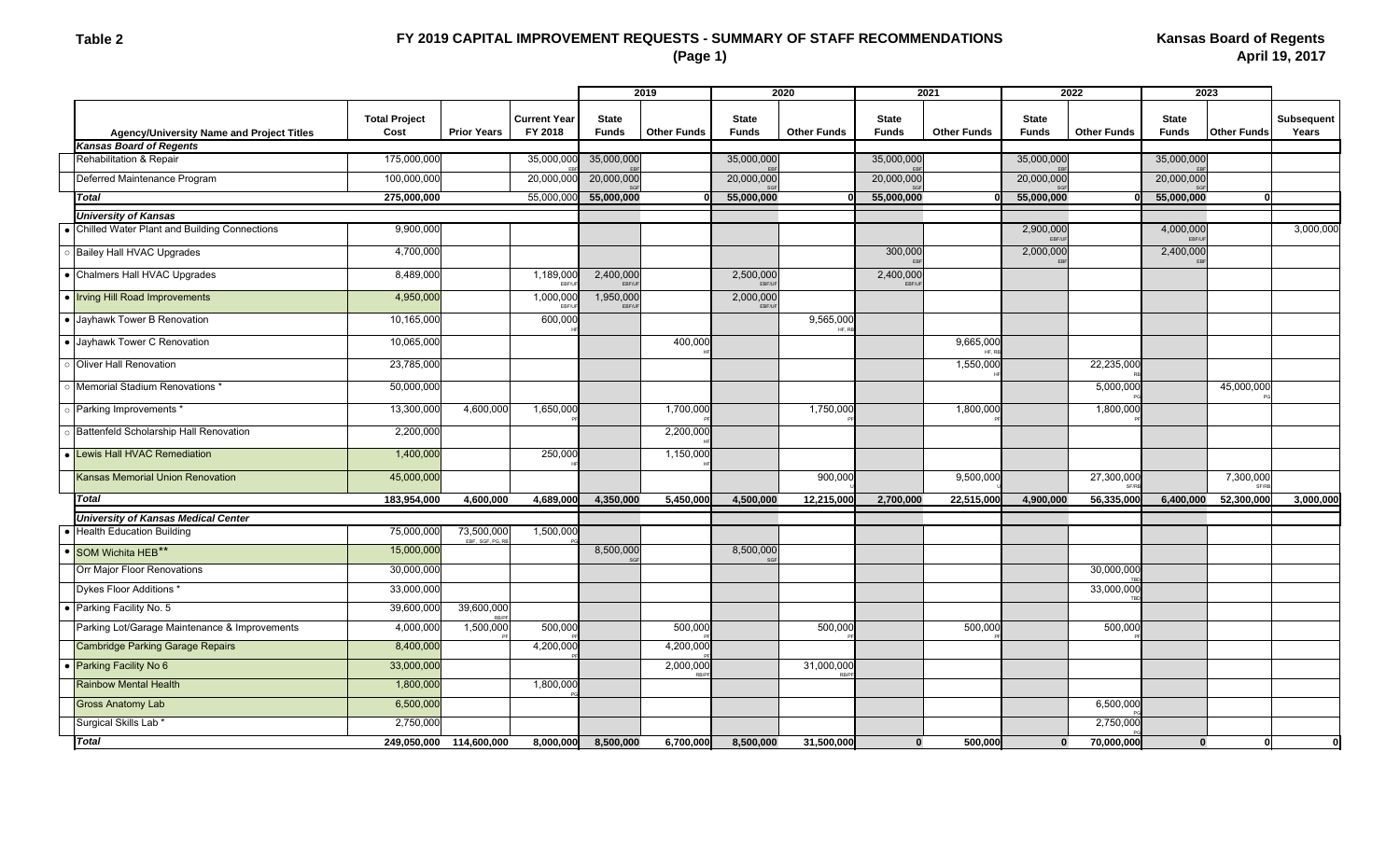# **FY 2019 CAPITAL IMPROVEMENT REQUESTS - SUMMARY OF STAFF RECOMMENDATIONS (Page 2)**

|                                                         |                              |                      |                                |                              | 2019                | 2020                         |                    | 2021                         |                    | 2022                         |                    | 2023                         |                         |                            |  |
|---------------------------------------------------------|------------------------------|----------------------|--------------------------------|------------------------------|---------------------|------------------------------|--------------------|------------------------------|--------------------|------------------------------|--------------------|------------------------------|-------------------------|----------------------------|--|
| <b>Agency/University Name and Project Titles</b>        | <b>Total Project</b><br>Cost | <b>Prior Years</b>   | <b>Current Year</b><br>FY 2018 | <b>State</b><br><b>Funds</b> | <b>Other Funds</b>  | <b>State</b><br><b>Funds</b> | <b>Other Funds</b> | <b>State</b><br><b>Funds</b> | <b>Other Funds</b> | <b>State</b><br><b>Funds</b> | <b>Other Funds</b> | <b>State</b><br><b>Funds</b> | <b>Other Funds</b>      | <b>Subsequent</b><br>Years |  |
| <b>Kansas State University</b>                          |                              |                      |                                |                              |                     |                              |                    |                              |                    |                              |                    |                              |                         |                            |  |
| • East Seaton Hall Renovations and Addition             | 75,000,000                   | 64,000,000<br>FRE PG | 6,000,000<br>EBF, PG.          |                              |                     |                              |                    |                              |                    |                              |                    |                              |                         |                            |  |
| Parking Lot Improvement                                 | 5,600,000                    | 2,400,000            | 800,000                        |                              | 800,000             |                              | 800,000            |                              | 800,000            |                              |                    |                              |                         |                            |  |
| • Jardine Residence Hall Complex Renovations            | 102,000,000                  | 85,524,300           | 795,000                        |                              | 820,000             |                              | 845,000            |                              | 870,000            |                              | 895,000            |                              | 895,000                 | 5,070,000                  |  |
| • Jon Wefald Residence Hall and Dining Center           | 80,000,000                   | 76,340,000           | 3,660,000                      |                              |                     |                              |                    |                              |                    |                              |                    |                              |                         |                            |  |
| • Chilled Water Plant & Campus Distribution Infr. Loop  | 56,000,000                   | 55,800,000           | 200,000                        |                              |                     |                              |                    |                              |                    |                              |                    |                              |                         |                            |  |
| • K-State Student Union Expansion                       | 31,000,000                   | 28,500,000           | 2,500,000                      |                              |                     |                              |                    |                              |                    |                              |                    |                              |                         |                            |  |
| • Pittman Freezer Repairs                               | 2,020,000                    | 1,500,000            | 520,000                        |                              |                     |                              |                    |                              |                    |                              |                    |                              |                         |                            |  |
| • Mosier Hall Magnetic Resonance Imaging Enhancement    | 2,620,572                    | 500,000              | 2,120,572                      |                              |                     |                              |                    |                              |                    |                              |                    |                              |                         |                            |  |
| • Trotter 3rd Floor Veterinary Anatomy Lab Renovation   | 4,700,000                    | 500,000<br>PG, VM    | 4,200,000<br>PG, VI            |                              |                     |                              |                    |                              |                    |                              |                    |                              |                         |                            |  |
| Bill Snyder Family Stadium Field Walls/Turf Replacement | 1,340,000                    | 850,000<br>PG, A     | 490,000<br>PG,                 |                              |                     |                              |                    |                              | 1,500,000<br>PG 4  |                              |                    |                              |                         |                            |  |
| Bill Snyder Family Stadium Ph V East Stadium Upgrades   | 4,655,000                    | 500,000              | 705,000                        |                              | 1,720,000           |                              | 1,730,000          |                              |                    |                              |                    |                              |                         |                            |  |
| Campus Infrastructure Improvements - 12.5kVA Electrical | 5,850,000                    |                      | 2,925,000                      | 2,925,000                    |                     |                              |                    |                              |                    |                              |                    |                              |                         |                            |  |
| Agronomy Education Center                               | 1,200,000                    |                      |                                |                              | 800,000             |                              | 400,000            |                              |                    |                              |                    |                              |                         |                            |  |
| • CVM Kansas Veterinary Diagnostic & Research Center    | 43,200,000                   | 500,000              |                                |                              |                     |                              |                    |                              | 30,000,000         |                              | 12,700,000         |                              |                         |                            |  |
| • Moiser Hall Small Animal Clinic Renovations           | 1,820,328                    | 120.000<br>VMR F     |                                |                              | 1,700,328<br>VMR. P |                              |                    |                              |                    |                              |                    |                              |                         |                            |  |
| Agricultural Research & Extension Facility (FASTER)     | 150,000,000                  |                      |                                |                              |                     |                              |                    |                              | 50,000,000         |                              | 50,000,000         |                              | 50,000,000<br>BCE       |                            |  |
| Durland 2nd Floor Remodel                               | 1,500,000                    |                      |                                |                              |                     |                              |                    |                              | 500,000            |                              | 1,000,000          |                              |                         |                            |  |
| Hale Library 1st Floor Remodel                          | 5,500,000                    |                      |                                |                              |                     |                              |                    |                              |                    |                              | 500,000            |                              | 5,000,000               |                            |  |
| Justin Hall Suite Remodel                               | 2,000,000                    |                      |                                |                              |                     |                              |                    |                              | 500,000            |                              | 1,000,000          |                              | 500,000                 |                            |  |
| Large Animal Research Center Expansion - Phase I & II   | 17,800,000                   |                      |                                |                              |                     |                              |                    |                              | 5,000,000          |                              | 5,000,000          |                              |                         | 7,800,000                  |  |
| McCain Additions and Code Compliance                    | 10,600,000                   |                      |                                |                              |                     |                              |                    |                              |                    |                              | 10,600,000         |                              |                         |                            |  |
| Multi-cultural Student Center                           | 17,000,000                   |                      |                                |                              |                     |                              |                    |                              | 1,700,000          |                              | 13,000,000         |                              | 2,300,000               |                            |  |
| Trotter 1st Floor Clinical Skill Lab / Lobby Renovation | 2,500,000                    |                      |                                |                              |                     |                              |                    |                              | 2,500,000          |                              |                    |                              |                         |                            |  |
| West Memorial Stadium Renovation Phase II and III       | 7,250,000                    |                      |                                |                              |                     |                              |                    |                              | 3,500,000          |                              | 3,750,000          |                              |                         |                            |  |
| <b>Derby Dining Center Renovation</b>                   | 34,000,000                   |                      |                                |                              |                     |                              |                    |                              | 14,000,000         |                              | 18,000,000         |                              | 2,000,000               |                            |  |
| New Derby Community 600 Bed Residence Hall              | 80,000,000                   |                      |                                |                              |                     |                              |                    |                              | 26,000,000         |                              | 41,000,000         |                              | 13,000,000              |                            |  |
| New Jardine Apartment / Residence Hall                  | 18,500,000                   |                      |                                |                              |                     |                              |                    |                              |                    |                              | 8,450,000          |                              | 9,250,000<br><b>LID</b> | 800,000                    |  |
| Moore Residence Hall Lighting and Fire Alarm            | 1,500,000                    |                      |                                |                              | 750,000             |                              | 750,000            |                              |                    |                              |                    |                              |                         |                            |  |
| <b>Boyd Hall Elevator</b>                               | 1,180,000                    |                      |                                |                              |                     |                              |                    |                              |                    |                              | 610,000            |                              | 570,000                 |                            |  |
| <b>Putnam Elevator</b>                                  | 1,250,000                    |                      |                                |                              |                     |                              |                    |                              |                    |                              |                    |                              | 670,000                 | 580,000                    |  |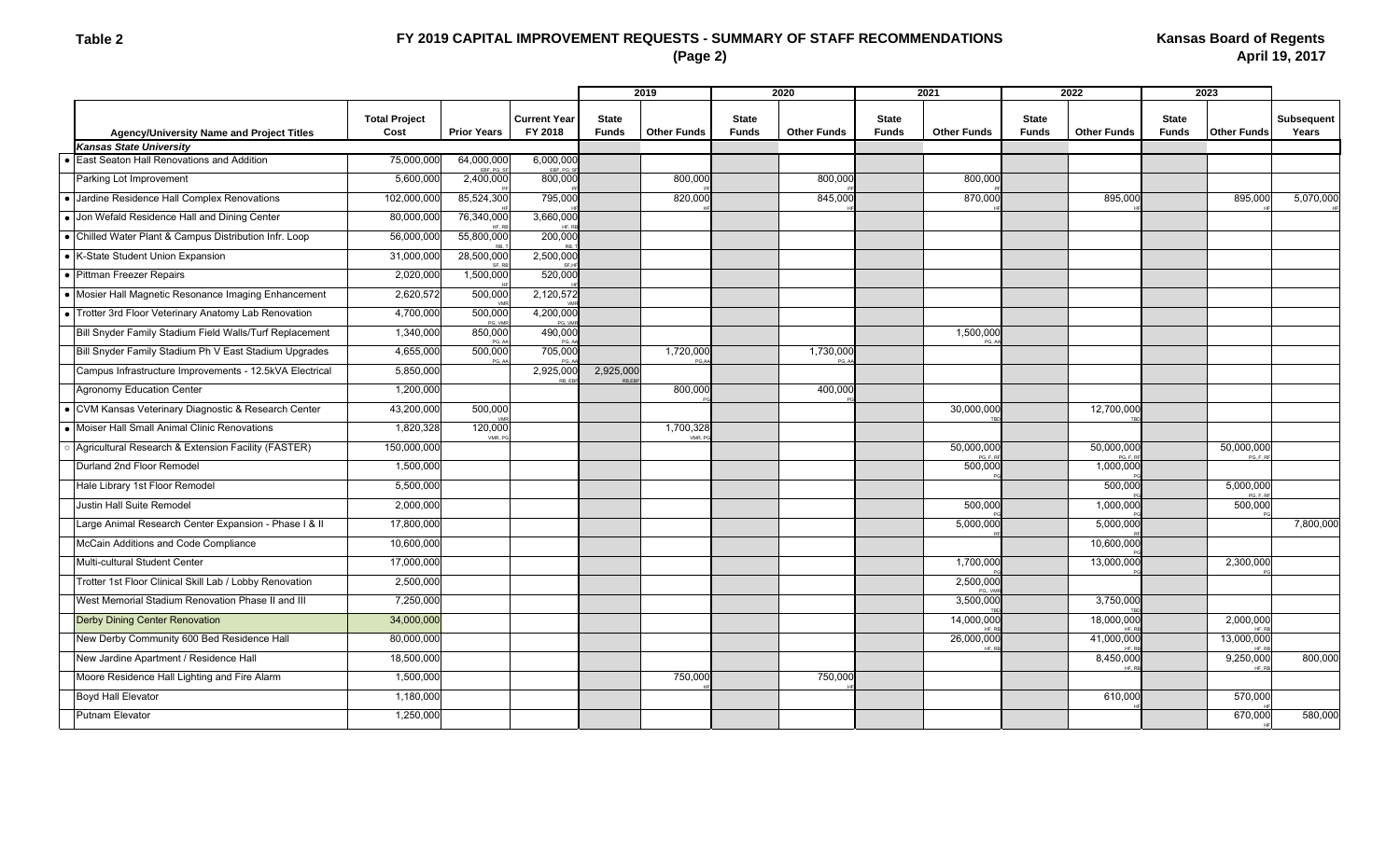#### **Table 2**

# **FY 2019 CAPITAL IMPROVEMENT REQUESTS - SUMMARY OF STAFF RECOMMENDATIONS (Page 3)**

|                                                        |                              |                    |                                |                              | 2019<br>2020       |                              |                    | 2021                         |                    | 2022                         |                    | 2023                         |                    |                            |
|--------------------------------------------------------|------------------------------|--------------------|--------------------------------|------------------------------|--------------------|------------------------------|--------------------|------------------------------|--------------------|------------------------------|--------------------|------------------------------|--------------------|----------------------------|
| <b>Agency/University Name and Project Titles</b>       | <b>Total Project</b><br>Cost | <b>Prior Years</b> | <b>Current Year</b><br>FY 2018 | <b>State</b><br><b>Funds</b> | <b>Other Funds</b> | <b>State</b><br><b>Funds</b> | <b>Other Funds</b> | <b>State</b><br><b>Funds</b> | <b>Other Funds</b> | <b>State</b><br><b>Funds</b> | <b>Other Funds</b> | <b>State</b><br><b>Funds</b> | <b>Other Funds</b> | <b>Subsequent</b><br>Years |
| <b>Bramlage Roof Replacement</b>                       | 3,100,000                    |                    |                                |                              |                    |                              |                    |                              | 1,600,000          |                              | 1,500,000<br>PG. A |                              |                    |                            |
| Soccer / Baseball Team Facility                        | 8,500,000                    |                    |                                |                              |                    |                              |                    |                              | 8,500,000          |                              |                    |                              |                    |                            |
| KSU Polytechnic Apartment Complex *                    | 6,000,000                    |                    |                                |                              |                    |                              |                    |                              | 600,000            |                              | 3,000,000          |                              | 2,400,000          |                            |
| KSU Polytechnic Runway Improvements                    | 3,111,800                    |                    |                                |                              |                    |                              |                    |                              | 2,000,000          |                              | 1,111,800          |                              |                    |                            |
| Geosciences Building                                   | 30,000,000                   |                    |                                |                              |                    |                              |                    |                              | 5,000,000<br>PG TE |                              | 19,000,000         |                              | 10,500,000         |                            |
| <b>KSU Polytechnic - AARC Incubation Complex</b>       | 20,000,000                   |                    |                                |                              |                    |                              |                    |                              | 4,000,000          |                              | 16,000,000         |                              |                    |                            |
| <b>Total</b>                                           | 838,297,700                  | 317,034,300        | 24,915,572                     | 2.925.000                    | 6,590,328          | $\Omega$                     | 4,525,000          | $\mathbf{0}$                 | 158,570,000        | $\Omega$                     | 207,116,800        | $\Omega$                     | 97,085,000         | 14,250,000                 |
| <b>Wichita State University</b>                        |                              |                    |                                |                              |                    |                              |                    |                              |                    |                              |                    |                              |                    |                            |
| Central Energy Plant Cooling Tower Fan Replacement     | 1,770,000                    |                    |                                |                              | 60,000             |                              | 1,710,000          |                              |                    |                              |                    |                              |                    |                            |
| Henrion Hall Renovation                                | 7,865,000                    |                    | 700,000                        |                              | 7,165,000          |                              |                    |                              |                    |                              |                    |                              |                    |                            |
| Parking Maintenance & Improvements                     | 3,000,000                    |                    | 500,000                        |                              | 500,000            |                              | 500,000            |                              | 500,000            |                              | 500,000            |                              | 500,000            |                            |
| Eck Stadium / Home of Tyler Field - Ph. V Improvements | 3,000,000                    |                    | 3,000,00                       |                              |                    |                              |                    |                              |                    |                              |                    |                              |                    |                            |
| Charles Koch Arena Expansion & Renovation              | 13,000,000                   |                    | 1,000,000                      |                              | 12,000,000         |                              |                    |                              |                    |                              |                    |                              |                    |                            |
| Innovation Campus New School of Business               | 65,356,131                   |                    | 1,000,000                      |                              | 44,000,000         |                              | 10,000,000         |                              |                    |                              |                    |                              |                    |                            |
| Raze Fairmount Towers/New Parking                      | 1,000,000                    |                    |                                |                              | 100,000            |                              | 900,000            |                              |                    |                              |                    |                              |                    |                            |
| <b>Total</b>                                           | 94,991,131                   | $\mathbf{0}$       | 6,200,000                      | $\bf{0}$                     | 63,825,000         | $\mathbf{0}$                 | 13,110,000         | $\mathbf{0}$                 | 500,000            | $\Omega$                     | 500,000            | $\mathbf{0}$                 | 500,000            |                            |
| <b>Emporia State University</b>                        |                              |                    |                                |                              |                    |                              |                    |                              |                    |                              |                    |                              |                    |                            |
| New Maintenance Facility**                             | 10,352,000                   |                    |                                |                              | 500,000            | 4,852,000                    |                    | 5,500,000                    |                    |                              |                    |                              |                    |                            |
| New 325 Bed Residential Life Facility                  | 21,963,000                   | 400,000            | 15,000,000                     |                              | 6,563,000          |                              |                    |                              |                    |                              |                    |                              |                    |                            |
| Morse Complex Demolition                               | 1,260,000                    |                    |                                |                              | 1,260,000          |                              |                    |                              |                    |                              |                    |                              |                    |                            |
| New University House                                   | 1,300,000                    | 100,000            | 1,000,000                      |                              | 200,000            |                              |                    |                              |                    |                              |                    |                              |                    |                            |
| Parking Improvements                                   | 375,000                      |                    |                                |                              | 75,000             |                              | 75,000             |                              | 75,000             |                              | 75,000             |                              | 75,000             |                            |
| New Aquatic Research & Research Center                 | 750,000                      |                    | 750,000                        |                              |                    |                              |                    |                              |                    |                              |                    |                              |                    |                            |
| <b>Abigail Morse Renovations</b>                       | 7,275,500                    |                    | 481,500                        |                              | 6,794,000          |                              |                    |                              |                    |                              |                    |                              |                    |                            |
| <b>Total</b>                                           | 43,275,500                   | 500,000            | 17,231,500                     |                              | 15,392,000         | 4,852,000                    | 75,000             | 5,500,000                    | 75,000             | $\bf{0}$                     | 75,000             | $\mathbf{0}$                 | 75,000             |                            |
| <b>Pittsburg State University</b>                      |                              |                    |                                |                              |                    |                              |                    |                              |                    |                              |                    |                              |                    |                            |
| <b>Kelce Expansion</b>                                 | 18,500,000                   | 538,661            | 534,384                        |                              | 368,365            |                              | 8,529,295          |                              | 8,529,295          |                              |                    |                              |                    |                            |
| <b>KTC Expansion</b>                                   | 15,000,000                   |                    |                                |                              |                    |                              | 8,000,000          |                              | 7,000,000          |                              |                    |                              |                    |                            |
| <b>McPherson Hall Expansion</b>                        | 4,000,000                    |                    |                                |                              |                    |                              | 4,000,000          |                              |                    |                              |                    |                              |                    |                            |
| <b>Tyler Research Center Expansion</b>                 | 10,000,000                   |                    |                                |                              |                    |                              |                    |                              |                    |                              | 5,000,000          |                              | 5,000,000          |                            |
| <b>Sports Complex Improvements</b>                     | 6,400,000                    | 400,000            | 1,200,000                      |                              | 3,000,000          |                              | 900,000            |                              | 900,000            |                              |                    |                              |                    |                            |
| Parking Maintenance & Improvements                     | 1,200,000                    |                    | 200,000                        |                              | 200,000            |                              | 200,000            |                              | 200,000            |                              | 200,000            |                              | 200,000            |                            |